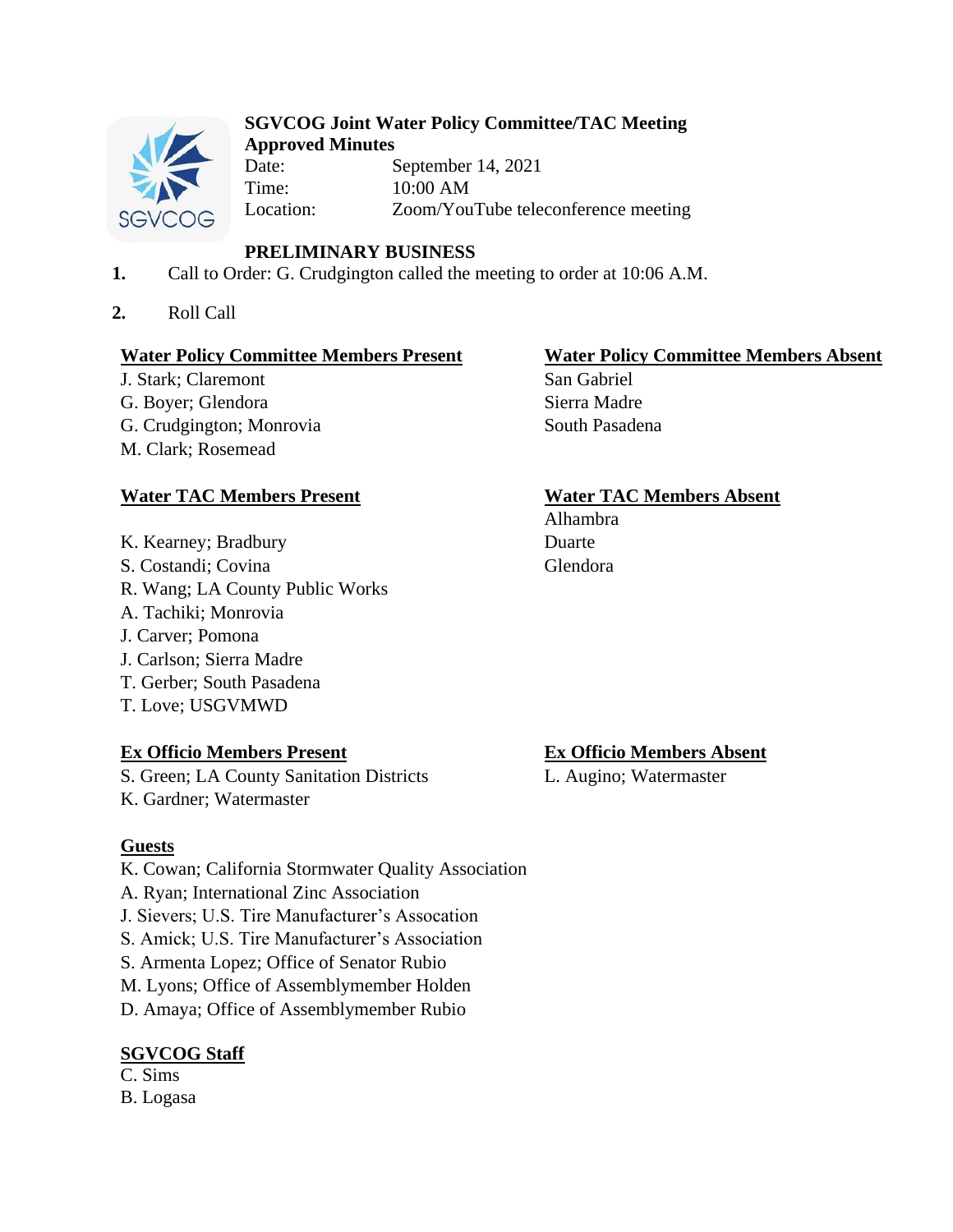## P. Hubler

## A. Fung

## **3.** Public Comment

- Ryan, Environment Manager at the International Zinc Association, shared that his organization's own assessments showed that the decade's old hardness equation paints a different picture of water quality objective exceedance in the state. By using the hardness equation, 14% of water quality samples exceeded water quality objectives. When the Zinc BLM was applied, only 0.2% of water quality samples exceeded water quality objectives. The hardness equation results in erroneous water quality conclusions, which can then lead to unnecessary management actions.
- S. Amick, Vice President for Environment and Heath Safety and Sustainability at the U.S. Tire Manufacturer's Association, shared that the biotic ligand model is an updated science that shows better awareness of water quality in the state. S. Amick asks that the Committee support Assemblymember Holden's letter to the LA Regional Water Board to start work implementing the biotic ligand model for zinc.
- **4.** Changes to Agenda Order. No changes to agenda order.

## **CONSENT CALENDAR**

**5.** Water Committee/TAC April Meeting Minutes **There was a motion to approve the Water Committee/TAC May meeting minutes. (M/S: G.Boyer/J. Stark)**

#### **[MOTION PASSED]**

| <b>AYES:</b>    | Committee – Claremont; Glendora; Monrovia; Rosemead                     |
|-----------------|-------------------------------------------------------------------------|
|                 | TAC – Bradbury; Covina; Pomona; Sierra Madre; South Pasadena; LA County |
|                 | <b>Public Works</b>                                                     |
| <b>NOES:</b>    |                                                                         |
| <b>ABSTAIN:</b> |                                                                         |
| NO VOTE         | TAC - Monrovia; SGVMWD; USGVMWD                                         |
| <b>GIVEN:</b>   |                                                                         |
| <b>ABSENT:</b>  | Committee – San Gabriel; Sierra Madre; South Pasadena                   |
|                 | TAC - Alhambra; Duarte; Glendora                                        |

#### **PRESENTATIONS**

**6.** Biotic Ligand Model for Zinc – Karen Cowan, Executive Director, California Stormwater Quality Association (CASQA)

K. Cowan presented to the Water Policy Committee and TAC on the water quality principles established through biotic ligand modeling and steps cities can take to integrate this model going forward.

## **UPDATE ITEMS**

**7.** Regional Phase I Municipal Separate Storm Sewer System (MS4) National Pollutant Discharge Elimination System (NPDES) Permit

C. Sims, SGVCOG Principal Management Analyst, provided information on this item. SGVCOG staff developed two "MS4 101" documents to provide an overview of the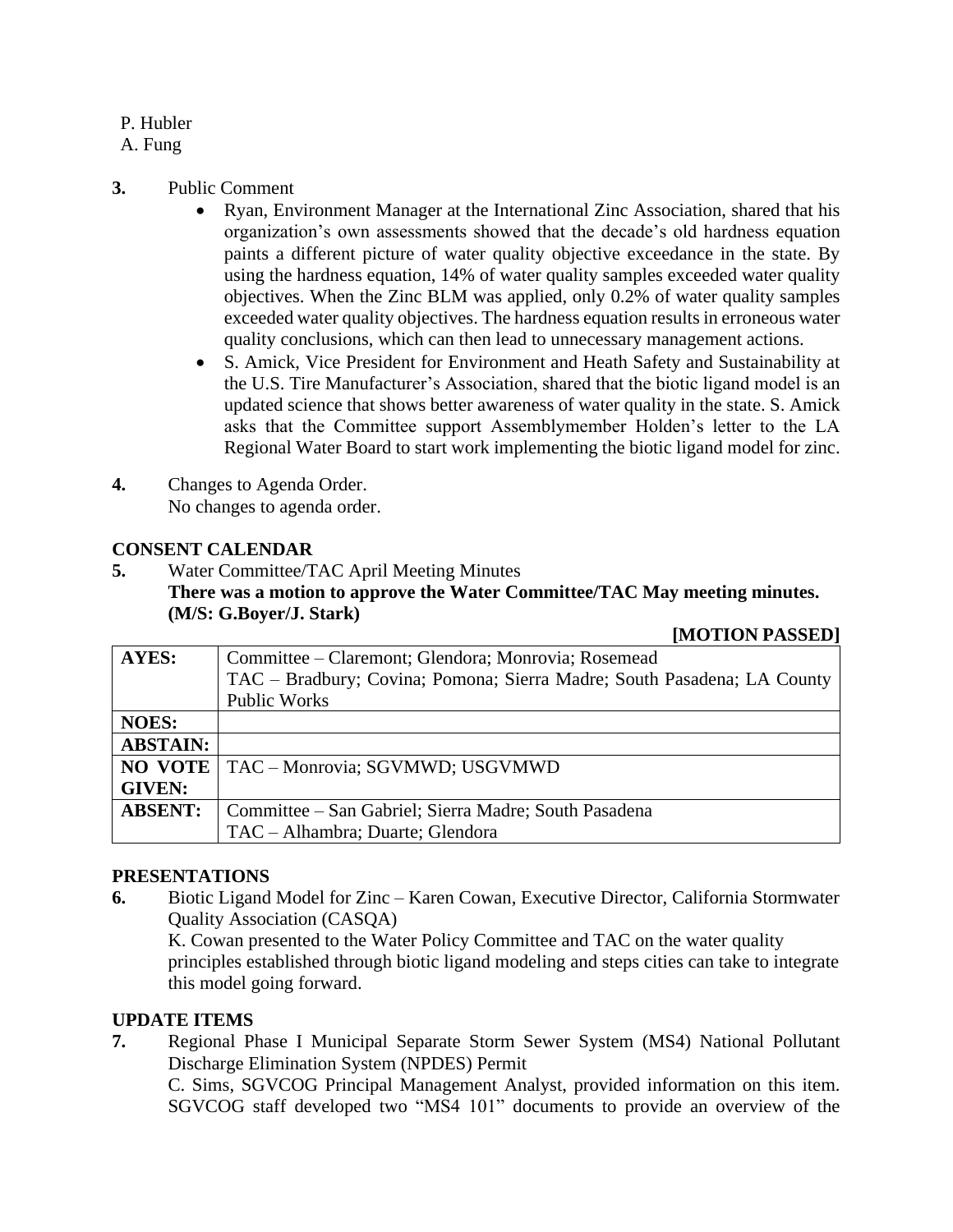Permit, compliance updates, and an overarching resource guide on stormwater. One is meant to help inform and engage elected officials around the Permit and with the LA Regional Water Quality Control Board; the other is to help inform new planning and public works employees on the Permit. Committee members were asked to review each document and submit comments to Caitlin and/or Brianne.

- **8.** State Water Resources Control Board Order on Approval of Watershed Management Programs (WMPs) and an Enhanced Watershed Management Program (EWMP) There were no updates on this item.
- **9.** Safe Clean Water Program
	- B. Logasa, SGVCOG Management Analyst, provided information on this item. The Upper San Gabriel WASC met on Thursday, August 26, 2021 and voted to select Alison Sweet from the City of Glendora as Chair and Miguel Luna from Urban Semillas as Vice Chair. The Rio Hondo WASC met on Tuesday, August 17, 2021 and voted to select Kristen Ruffell from LA County Sanitation Districts as Chair and Tom Love from Upper District and Thomas Wong from San Gabriel Valley Municipal Water District as Vice Chairs. As for stormwater investment plans (SIPS), the final recommendations for all nine Watershed Areas are expected to be before the Board of Supervisors on September 15, 2021, which is tomorrow. As you may know, each city had to submit a FY 21-22 Annual Plan to receive the annual portion of the Municipal Program revenue. The District intended to disburse the Municipal Program revenue by the end of August 2021; however, actual disbursements are dependent upon the conditions included in the Transfer Agreement.
- **10.** Federal and State Budget and Legislative Updates
	- B. Logasa, SGVCOG Management Analyst, provided information on this item. SB 273 (Hertzberg) passed both the Assembly and the Senate and was presented to the Governor on September 3rd. This bill would authorize a municipal wastewater agency to enter into agreements with entities responsible for stormwater management for the purpose of managing stormwater and dry weather runoff, to acquire, construct, expand, operate, maintain, and provide facilities for specified purposes relating to managing stormwater and dry weather runoff, and to levy taxes, fees, and charges consistent with the municipal wastewater agency's existing authority in order to fund projects undertaken pursuant to the bill.
- **11.** Litigation Updates There were no updates on this item.
- **12.** Water Supply Update

K. Gardner, San Gabriel Basin Watermaster Assistant Executive Officer, and T. Love, USGVMWD General Manager provided information on this item. The San Gabriel Basin Watermaster and USGVMWD are working with Metropolitan Water District (MWD) to shift some of their groundwater production to in-lieu to help stabilize basin levels and take advantage of additional water resources that MWD has on the State Water Project. This would take pressure off the Colorado River. Although the region is prepared, there is hope that the region can access emergency drought funds in the likelihood that the